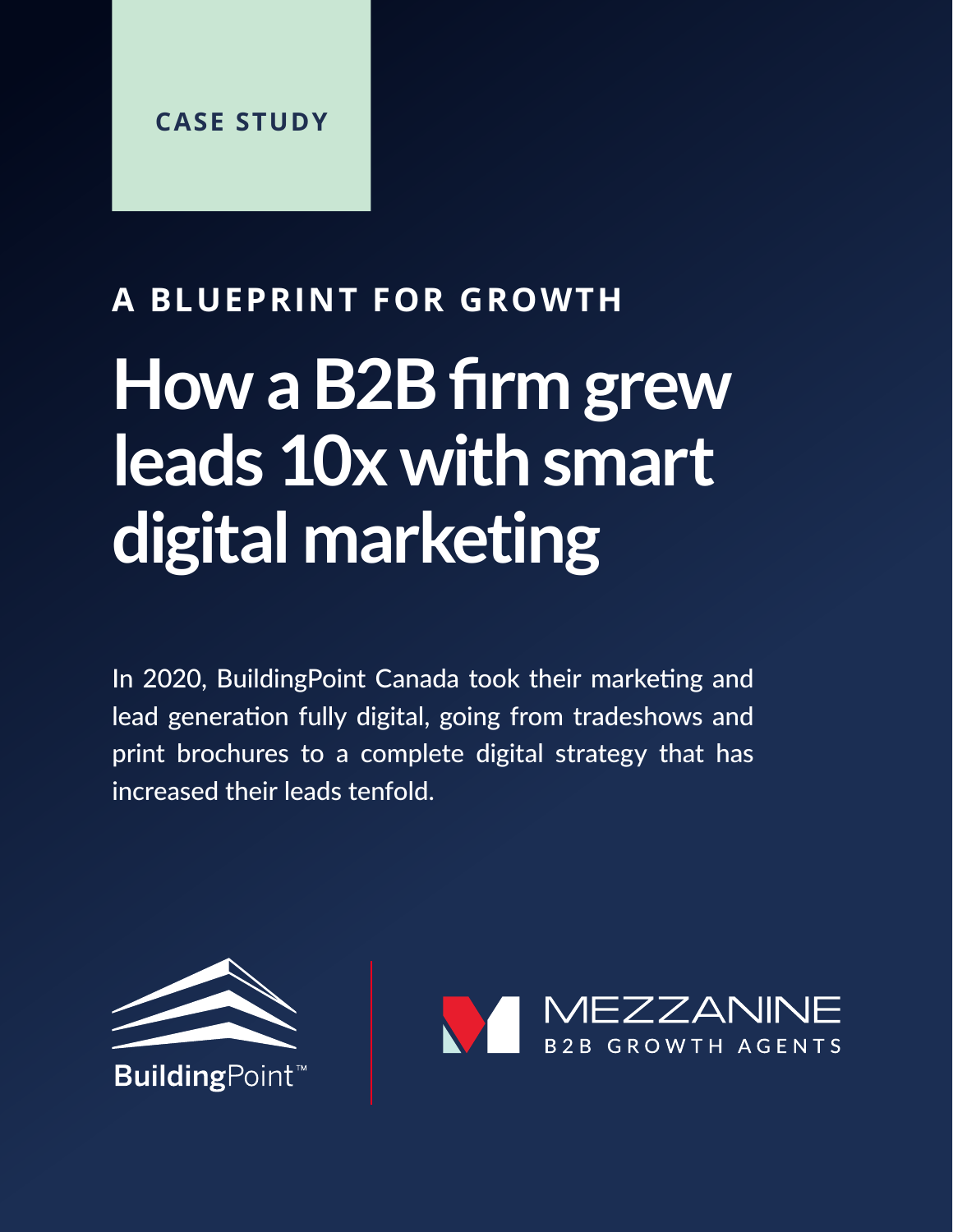What happens when a company that's only ever done trade shows decides it's time to move to a digital marketing and lead generation strategy?

of leads # of leadsper month

#### They go from 50 leads a month to over 500

Get fully measurable ROI – and completely change the game in terms of growth.

That company is BuildingPoint Canada, a player in the emerging building information modeling (BIM) industry. They create software and hardware that connects everyone involved in a construction project – engineers, architects, contractors, trades – and enables them to work seamlessly together to optimize the design/build/operate cycle.

In the past, BuildingPoint's lead generation efforts had been focused on trade shows, events and other in-person tactics. But their leadership team – in particular, General Manager David Davidson – was ready to evolve and modernize the company's marketing as a way to drive growth. When they engaged Mezzanine in late 2019 to help them implement a digital marketing strategy, their timing couldn't have been better: they launched their new marketing and lead generation initiatives just a few months before

*COVID-19 made digital the only option.*

*"When COVID hit, all of our traditional lead gen activities disappeared," says David Davidson, General Manager of BuildingPoint Canada. "But since we had set the stage for digital content and virtual events, we were able to not only stay connected but also to dramatically increase our engagement with customers and prospects. We were ready, while our competitors were scrambling to catch up."*

> Since then, BuildingPoint Canada's digital marketing has been incredibly successful, yielding strong ROI and more leads than the company was expecting. Achieving this transformation and growth took buy-in, planning, a lot of hard work – and carefully following a number of best practices for implementing a successful digital marketing strategy. Here are five of the best practices that lead to success: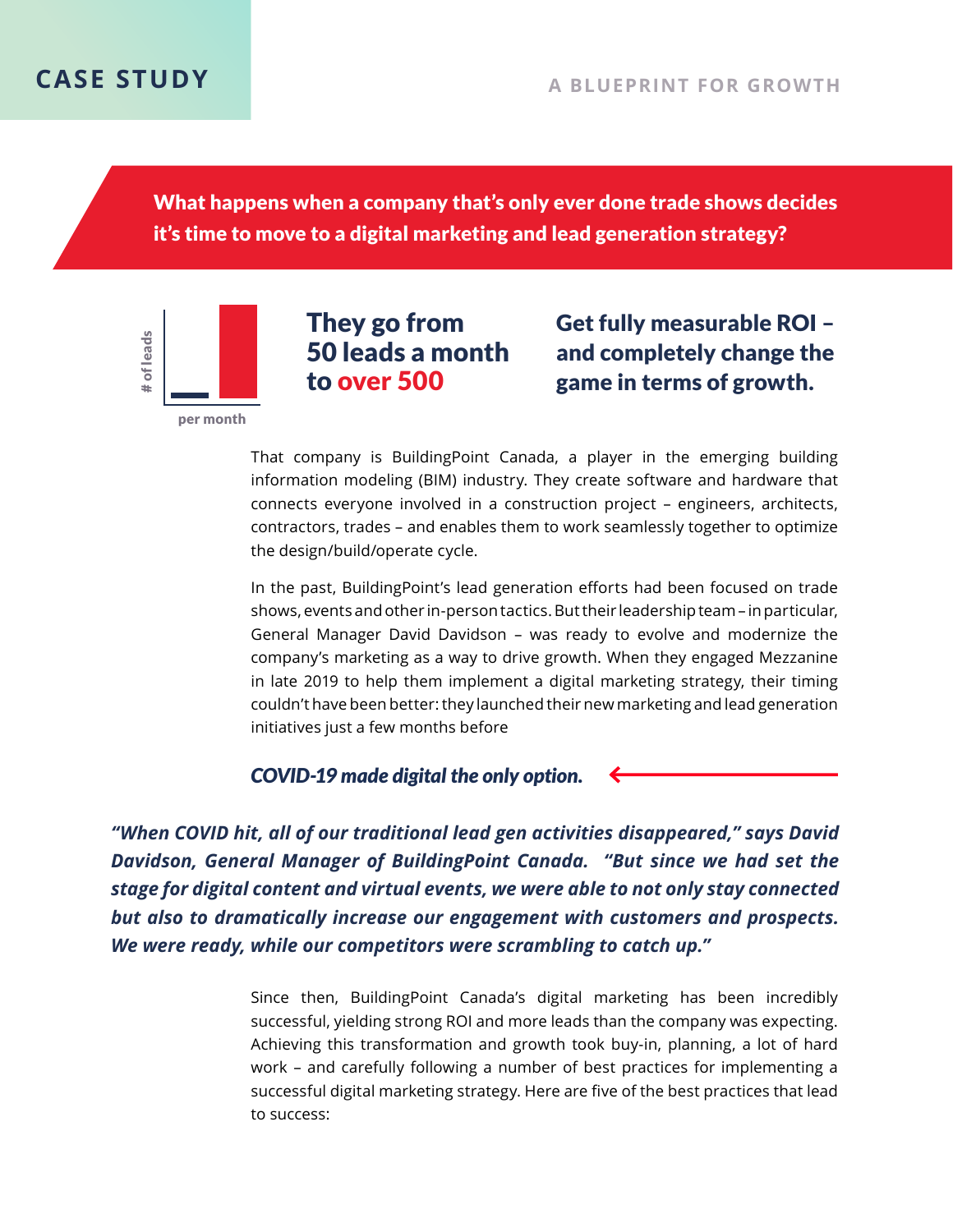## Change your perspective on marketing from reactive to proactive

In many B2B companies, marketing is a reactive activity, and BuildingPoint Canada was no exception: they tackled marketing as a series of single events and projects, instead of a big-picture approach: the challenge was to change that mindset.

"Our marketing efforts were more along the lines of 'we've got a trade show coming up next month and we should do something for it,'" says Davidson. "There was no long-term plan in place for building relationships, and nothing we could measure against. As a sales organization, we're good at setting ROI: we just needed to apply that approach to our marketing.

And that shift in attitude has taken us from being just a supplier to being a trusted advisor and a subject matter expert our clients rely on."

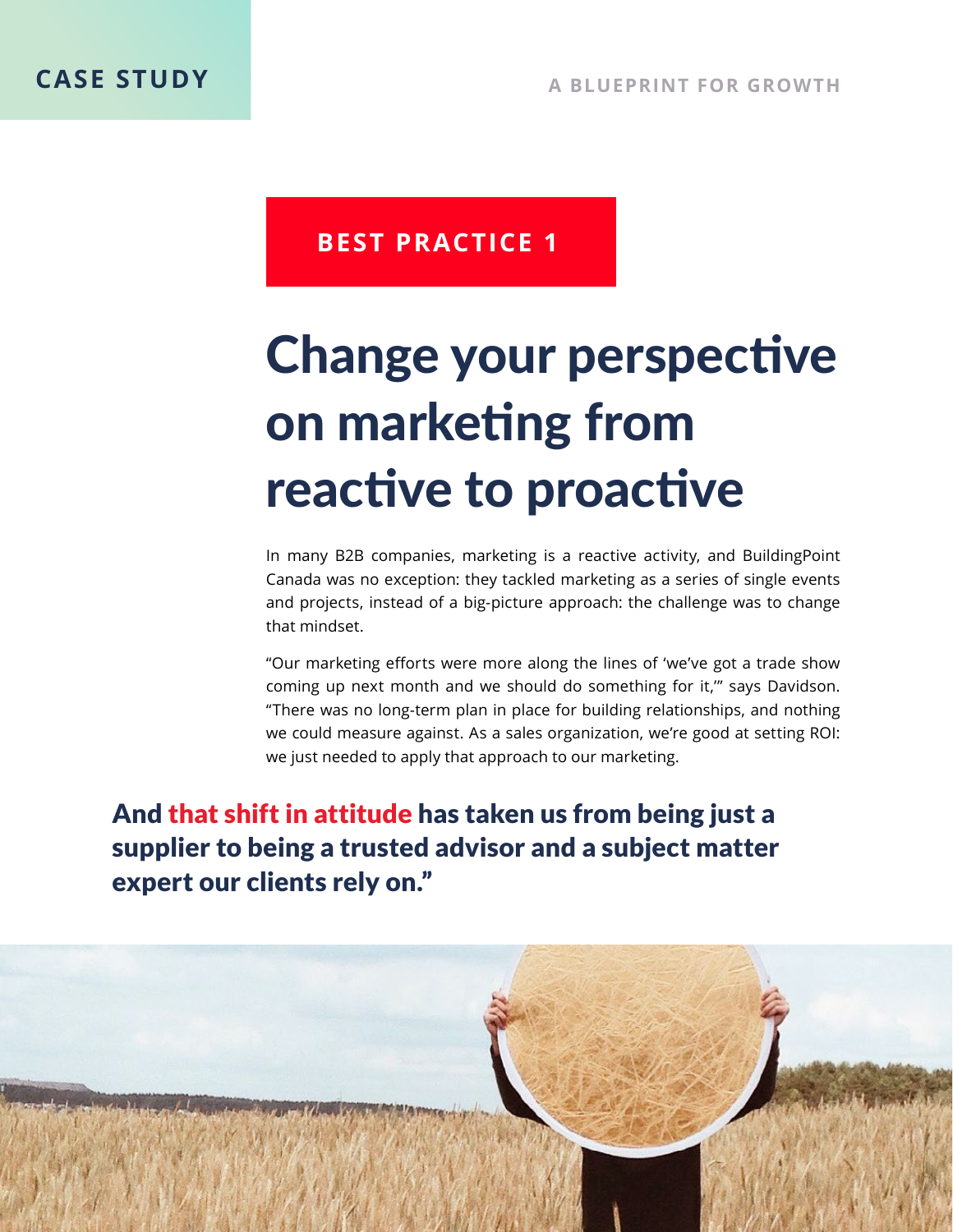## Take a two-pronged approach to getting results: think both longterm and short-term.

Implementing a digital marketing plan of this scope is a long game: it takes time to get results. However that doesn't mean the company has to wait months to see reassuring numbers and know they're making progress. Building shortterm wins early into the process helps maintain shareholder buy-in, keeps momentum going and allows the marketing team to show that things are on the right track.

"Nothing succeeds like success," says Lisa Shepherd, President, Mezzanine Growth. "It takes time to build relationships, get processes in place and start seeing results. Especially in B2B companies with a complex sale where the sales cycle can be 6 - 36 months. In the initial stages of implementing strategic lead generation and marketing, people often get antsy – those first months, even up to a year, are the most challenging time. But once you see some results, that's when people get excited.

Getting in those early wins generates the credibility that management needs in order to know that things are working and will deliver long term results."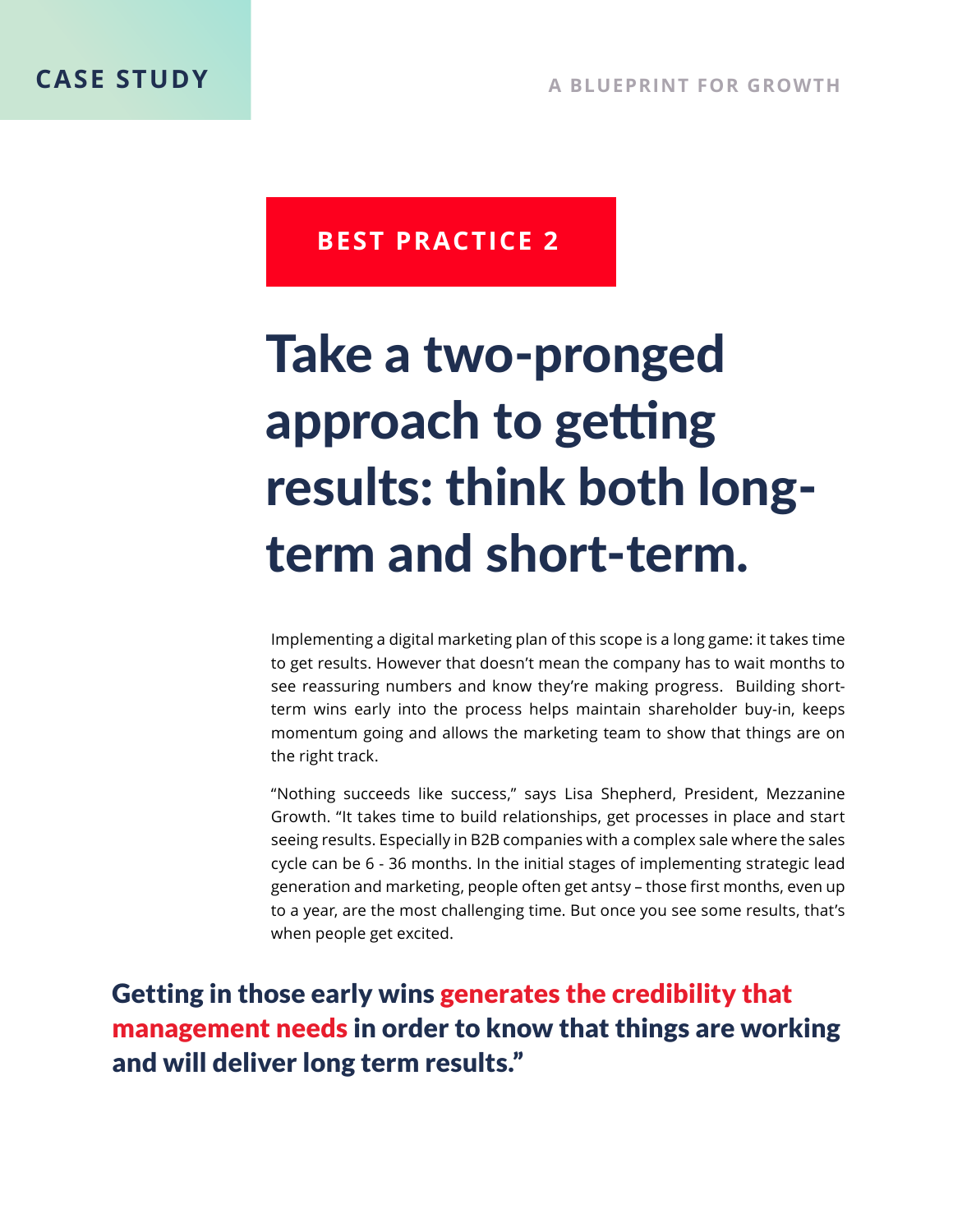BuildingPoint Canada is bringing new technology to new customers, and they realized early on that educating those customers is a vital part of the sales cycle. That was a key long-term priority: building a robust website that tells the story of how BuildingPoint solves customer problems. **They went from a weak 'brochure-ware' website to a robust, content-rich resource that has educational materials their customers are looking for** and functions as a central pillar of marketing.

"Now we have a platform we can drive customers to through proactive marketing campaigns, and when they get there they can see the story and each page is actionable," says Davidson. "It has taken us from single digit visitors to 10,000 visits a month."

> However, in the six months it took to build out the site, the team needed to show some short-term successes. And they did that by going after low-hanging fruit: past customers.

> In the past, BuildingPoint sent out yearly renewal emails for a subscriptionbased product. But customers either renewed or they didn't: there were no reminders beforehand and minimal follow up after. To win those customers back, BuildingPoint sent a quick, inexpensive five-email campaign that let customers know their renewal was coming up, reminded them if they hadn't renewed, and reconnected with those who had let their subscriptions lapse.

> The result was an impressive 15% increase in renewals – at no additional expense. The "cost" was time and creativity. The quick win buoyed confidence in the larger initiative, keeping momentum going until the new site launched.

**MEASURABLE RESULTS**

15% INCREASE IN RENEWALS **15%** AT NO ADDITIONAL EXPENSE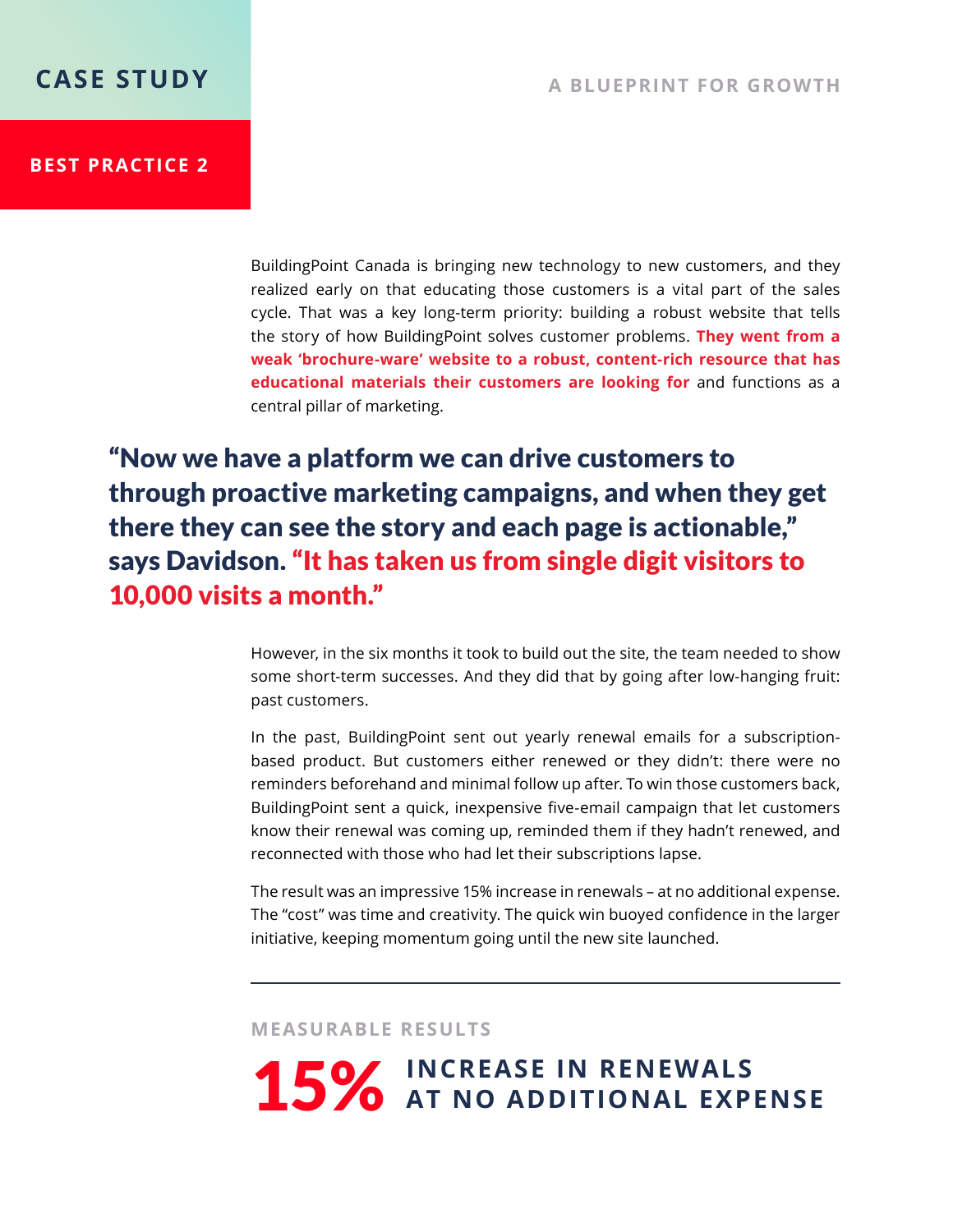### Implement a marketing automation system.

For the number of leads the team expected, Excel spreadsheets and manual processes simply weren't up the task. So they implemented HubSpot, which made it easy to connect marketing activities with the company's database.

Now, when a customer engages with a campaign or downloads a whitepaper, the system captures them as a lead, puts them in Salesforce and immediately assigns them to an account manager for follow up. It makes lead nurturing easy: campaigns with meaningful tracking can be set up in less than an hour and all the activity goes right into Salesforce.

"It has allowed us to scale up in a big way," says Davidson.

### "With the number of leads we are getting, there's no way we could keep on top of it otherwise. "

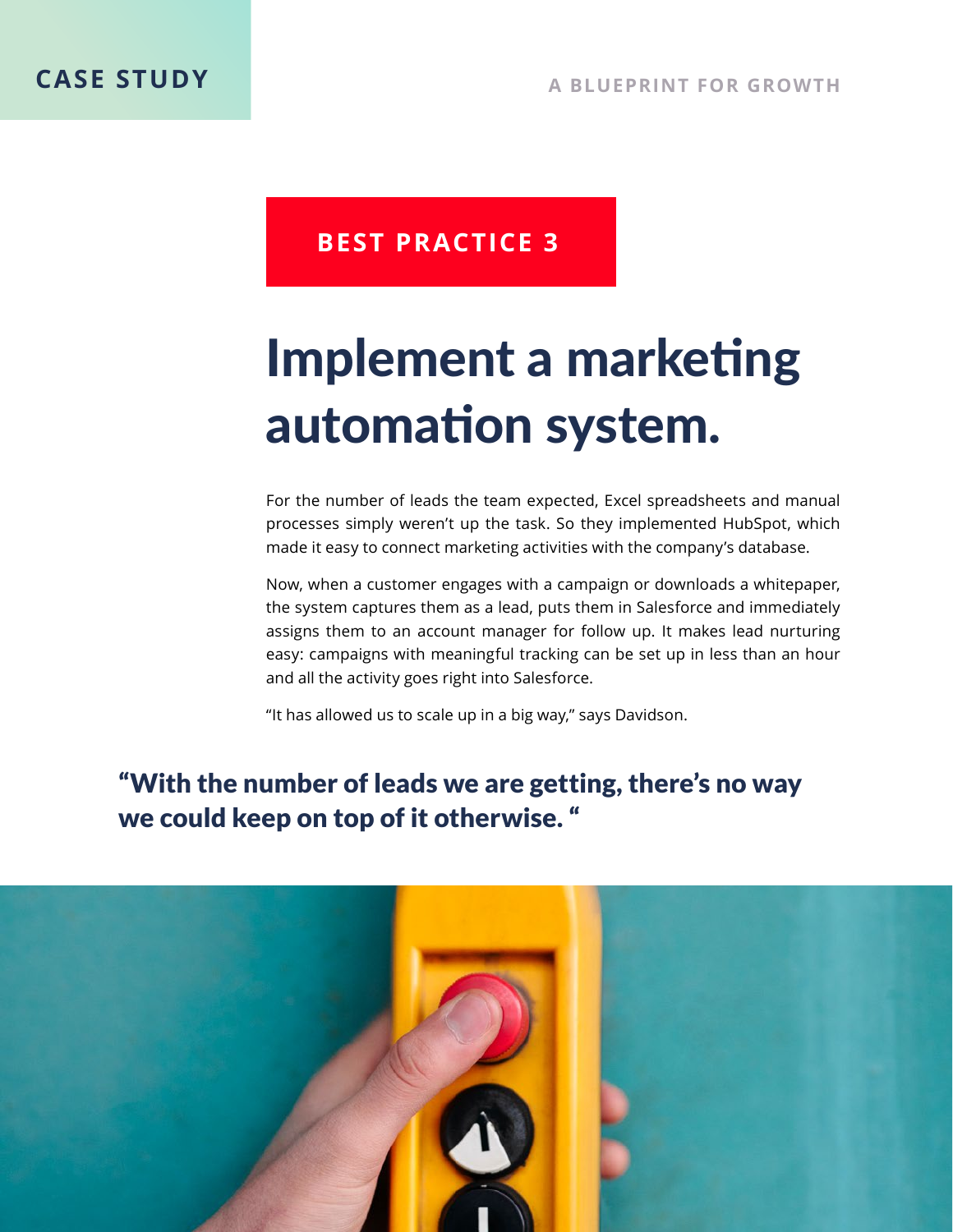### Use the tools that are already in your arsenal.

Creating great content is time-consuming and expensive. But luckily BuildingPoint didn't have to do everything from scratch. Their partner company **Trimble** (an international player in construction, agriculture and mining software and hardware) has a huge library of resources BuildingPoint can use. Plus, BuildingPoint was able to buy Trimble keywords for their Google Ad campaigns: as Trimble's only presence in Canada, they weren't competing for keywords.

Other types of content repurposing also came into play: afterTrimble hosted a popular webinar, the BuildingPoint Canada team had it transcribed and turned it into an ebook. It was an easy win that gave the content more value and greater reach...at almost no cost.

And finally, they took advantage of Trimble's market development funds, a budget available to subsidiaries and partners to market Trimble products. The funding helped pay for the early marketing initiatives and get things rolling, so the time spent applying for the funding was definitely a worthwhile initiative.

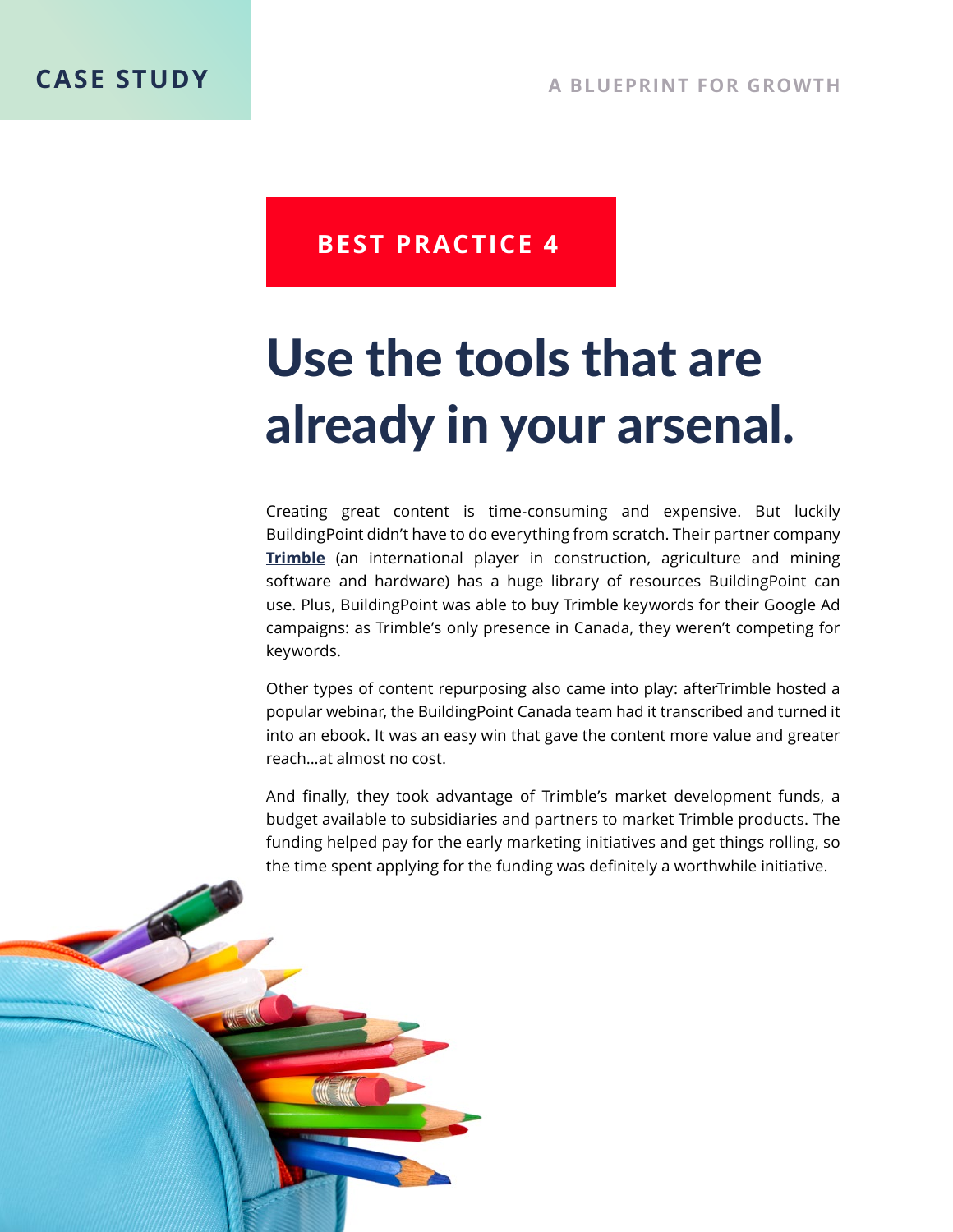# Ensure there's a seniorlevel champion who is committed to marketing.

Having buy-in from the top is essential to making a digital marketing strategy work – and to helping the company understand the value that data-driven digital marketing can bring. It has to be someone who is senior enough to have clout and a direct line to the CEO – and a person who understands that laying a foundation is part of the process and seeing significant results may take time.

It's even better if that senior leader is connected to the sales team. When that's the case, sales and marketing can work as one, ensuring sales is equipped to handle the new volume of leads that the marketing team is generating. David Davidson is that champion for BuildingPoint: the one who understands and evangelizes the value these initiatives can bring.

"I can invest \$100K in an account manager to go knock on doors – or I can invest in marketing," he says. "Mezzanine's plan is about accelerating that, with strategies and tactics that generate probably 100 times more touches than a single account manager could. So now instead of spending their time doing the heavy lifting on cold calls, the account managers are better using their time nurturing warm leads."